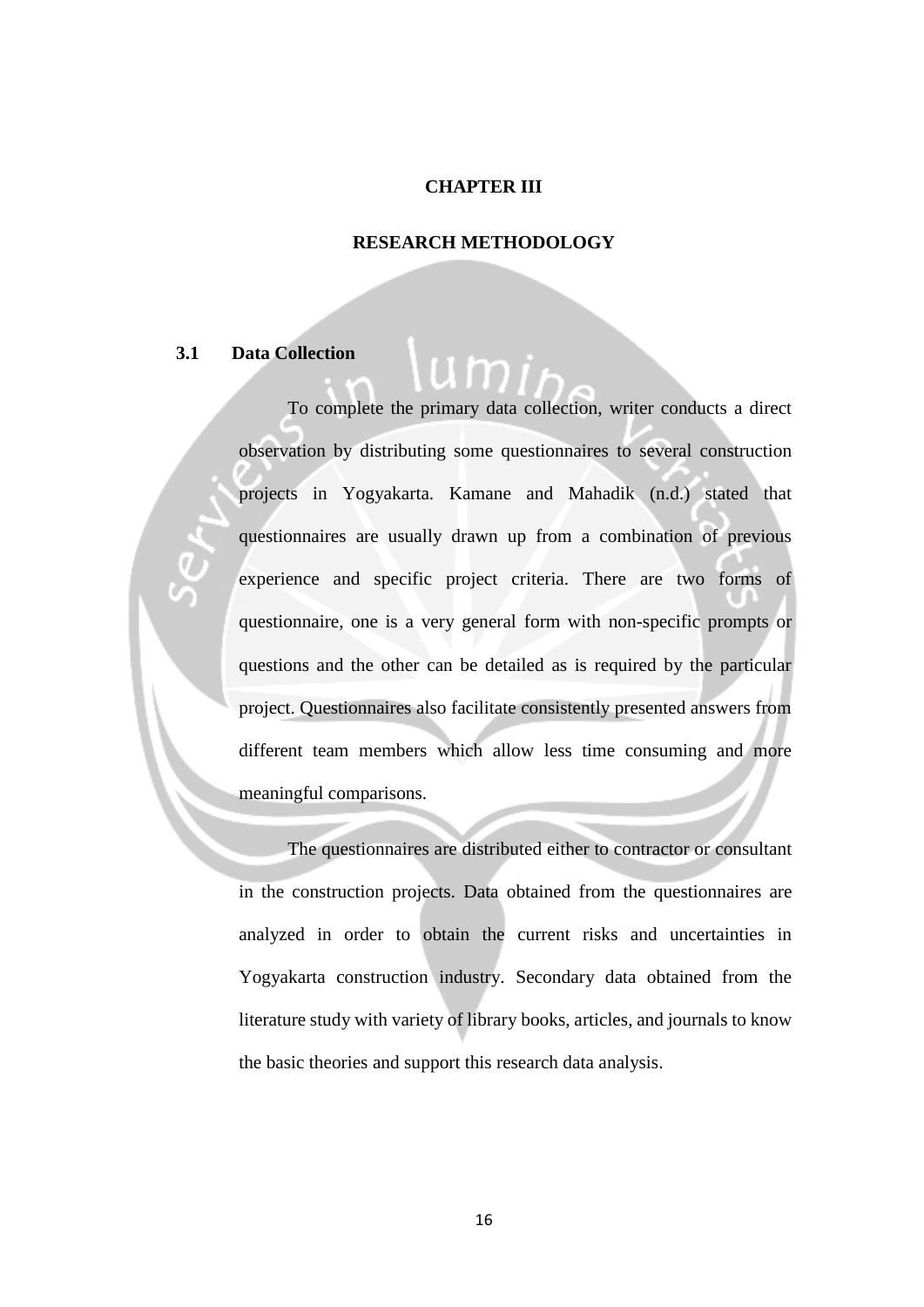## **3.2 Respondents**

This research will be conducted in several ongoing construction projects in Yogyakarta and will focus on the large construction project. Respondent for this research will be either contractors or consultants that  $i_{\mathcal{D}_{\mathcal{C}}}$ work in that construction project.

 $V_{\odot}$ 

# **3.3 Questionnaire Composition**

The questions in the questionnaire are referring to the journal of Risk management in construction industry (Mehmod et al., 2010). The questionnaire is divided into four different parts.

1. First Part

Contains the respondent information

2. Second part

Contains the factors that influence risks in the construction project

based on the type of risk

3. Third part

Common source of risks in the construction project

4. Fourth part

Response to risks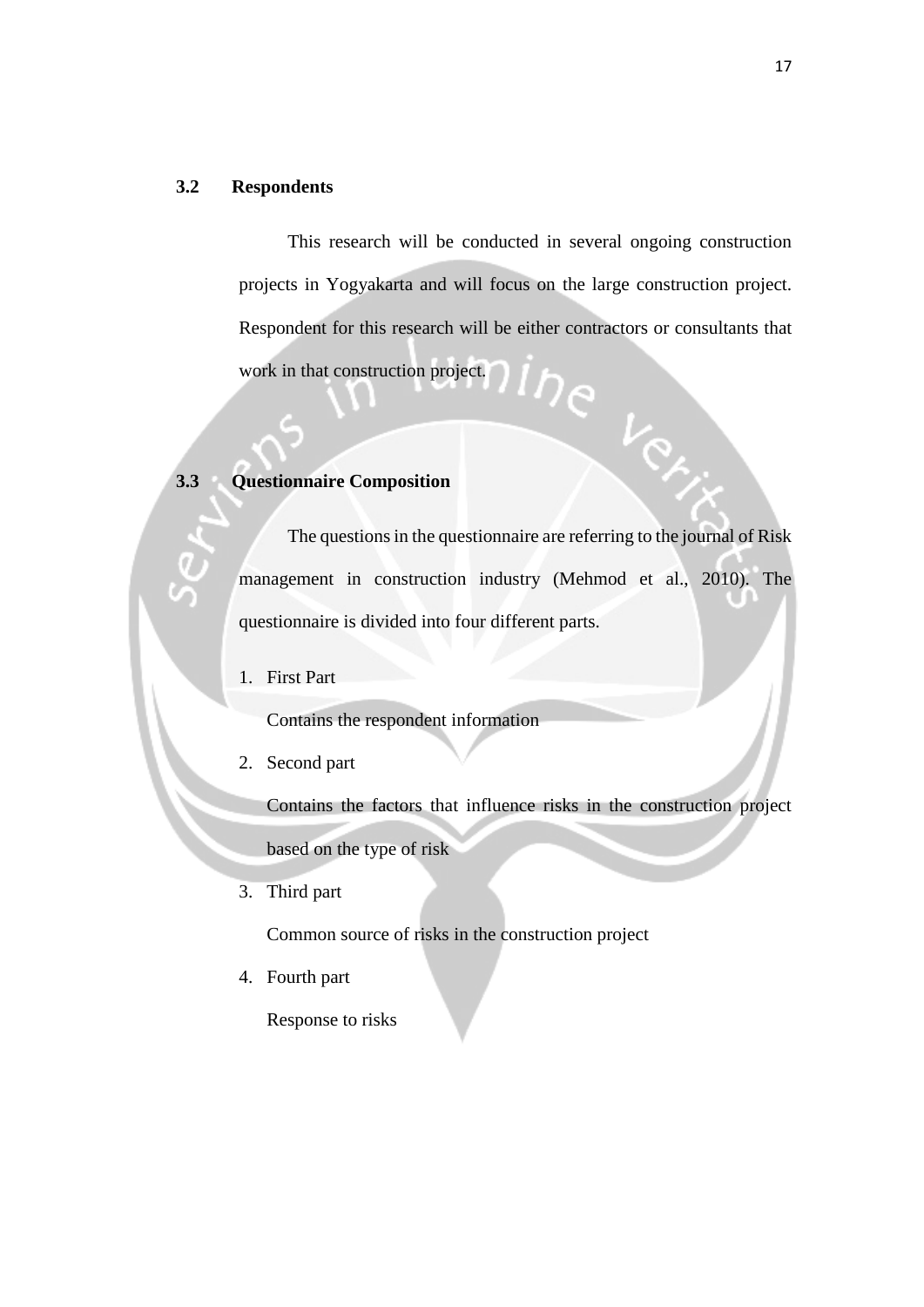#### **3.4 Data Collection and Analysis**

#### **3.4.1 Data Collection**

The processes of collecting the data are as follows:

- 1. Collecting data on risk management in construction industry from literature study to make the questionnaire.
- 2. The questionnaire distributed to several construction projects in Yogyakarta. After the questionnaire fulfilled by the respondent, the questionnaire must be checked first in order to get the right data and anticipate the misunderstanding toward some statements in the questionnaire.
- 3. The data were collected using Microsoft Excel 2013. The data were collected based on the four part that already categorized in this research questionnaire.

# **3.4.2 Data Analysis**

 After the data collection is complete, writer would identify the data obtained from the questionnaire. The data will be input in the Microsoft Excel 2013 to make the identification process become easier. The analysis method that will be used in this research are percentage method, mean method, and standard deviation method.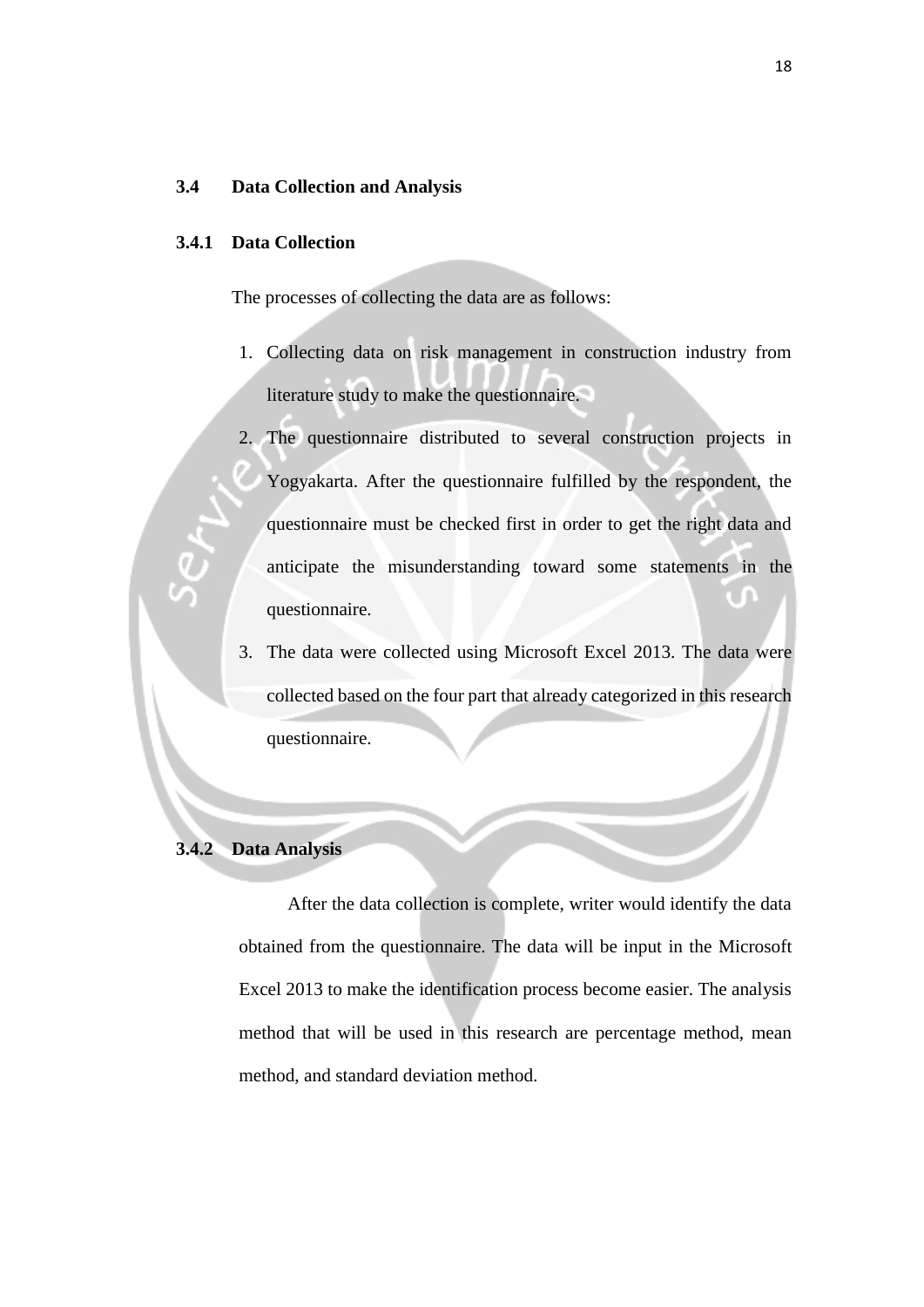### **3.4.2.1 Percentage**

The percentage method will be used to determine the percentage of the respondent information. The formula of the percentage method is:

 $=\frac{1}{2} \times 100\%$ 

*n*

 $P = \frac{Xi}{A}$ 



 $P = Percentage$ 

 $Xi$  = Number of X variable

 $N =$  Number of respondent

### **3.4.2.2 Mean**

Mean method will be used to obtain the mean of a certain data. The mean value will show the number of the dominant factor toward the other. The formula of mean method is:

$$
\overline{\mathbf{X}} = \frac{\sum_{i=1}^{i=n} x_i}{n}
$$

Note:

- $\overline{\mathbf{x}}$  $=$  Mean
- $n =$  Number of respondent
- $Xi$  = Number of value given by the respondent